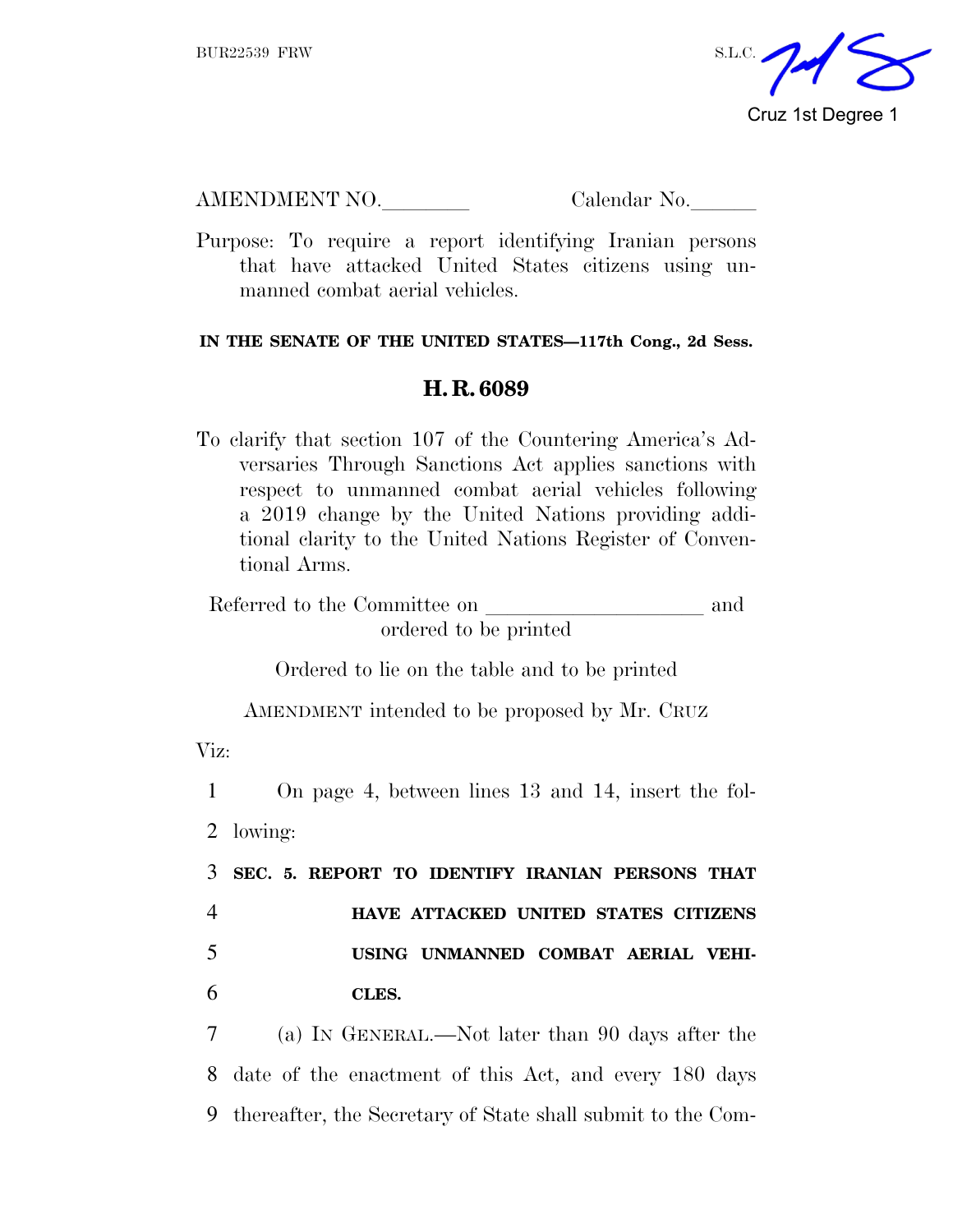BUR22539 FRW S.L.C.

 mittee on Foreign Relations of the Senate and the Com- mittee on Foreign Affairs of the House of Representatives a report that identifies, for the period specified in sub- section (b), any Iranian person that has attacked a United States citizen using an unmanned combat aerial vehicle, as defined for the purpose of the United Nations Register of Conventional Arms. (b) PERIOD SPECIFIED.—The period specified in this subsection is— (1) for the initial report, the period— (A) beginning on the date that is 10 years before the date such report is submitted; and (B) ending on the date such report is sub- mitted; and (2) for the second or a subsequent report, the period— (A) beginning on the date the preceding report was submitted; and (B) ending on the date such second or sub- sequent report is submitted. (c) DESIGNATION OF PERSONS AS FOREIGN TER- RORIST ORGANIZATIONS.— (1) IN GENERAL.—The President shall des- ignate any person identified in a report submitted under subsection (a) as a foreign terrorist organiza